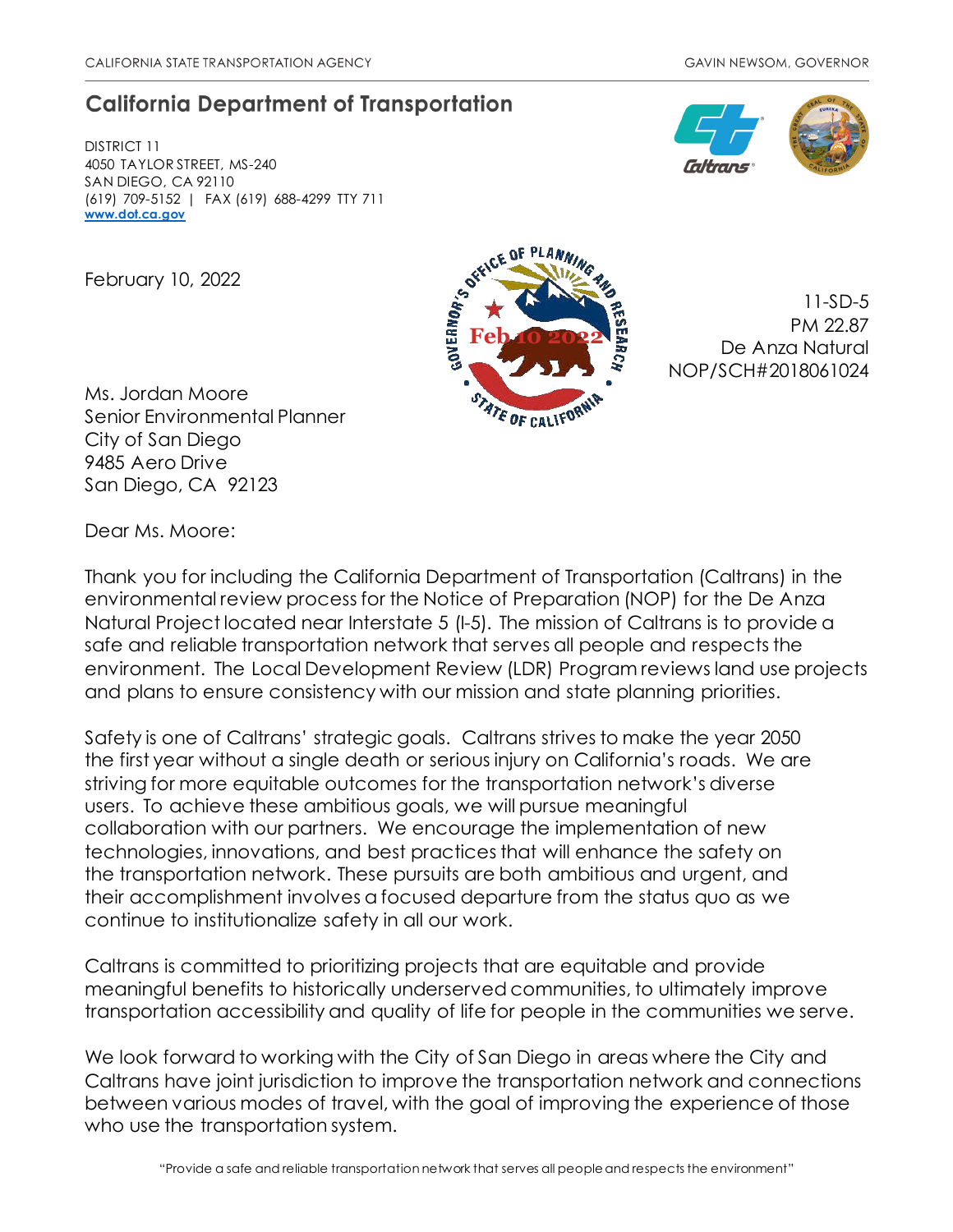Caltrans has the following comments:

### **Traffic Impact Study**

- A Vehicle Miles of Travel (VMT) based Traffic Impact Study (TIS) should be provided for this project. Please use the Governor's Office of Planning and Research Guidance to identify VMT related impacts.<sup>[1](#page-1-0)</sup>
- The TIS may also need to identify the proposed project's near-term and long-term safety or operational issues, on or adjacent any existing or proposed State facilities.

## **Hydrology and Drainage Studies**

- Please provide hydraulics studies, drainage and grading plans to Caltrans for review.
- Provide a pre-development and post-development hydraulics and hydrology study. Show drainage configurations and patterns.
- Provide drainage plans and details. Include detention basin details of inlets/outlet.
- Provide a contour grading plan with legible callouts and minimal building data. Show drainage patterns.
- On all plans, show Caltrans' Right of Way (R/W).
- Early coordination with Caltrans is recommended.
- Caltrans generally does not allow development projects to impact hydraulics within the State's Right-of-Way. Any modification to the existing Caltrans drainage and/or increase in runoff to State facilities will not be allowed.

## **Complete Streets and Mobility Network**

Caltrans views all transportation improvements as opportunities to improve safety, access, and mobility for all travelers in California and recognizes bicycle, pedestrian and transit modes as integral elements of the transportation network. Caltrans supports improved transit accommodation through the provision of Park and Ride facilities, improved bicycle and pedestrian access and safety improvements, signal prioritization for transit, bus on shoulders, ramp improvements, or other enhancements that promotes a complete and integrated transportation network. Early coordination with Caltrans, in locations that may affect both Caltrans and the City of San Diego is encouraged.

<span id="page-1-0"></span><sup>&</sup>lt;sup>1</sup> California Governor's Office of Planning and Research (OPR) 2018. "Technical Advisory on Evaluating Transportation Impacts in CEQA." http://opr.ca.gov/docs/20190 122-743\_Technical\_Advisory.pdf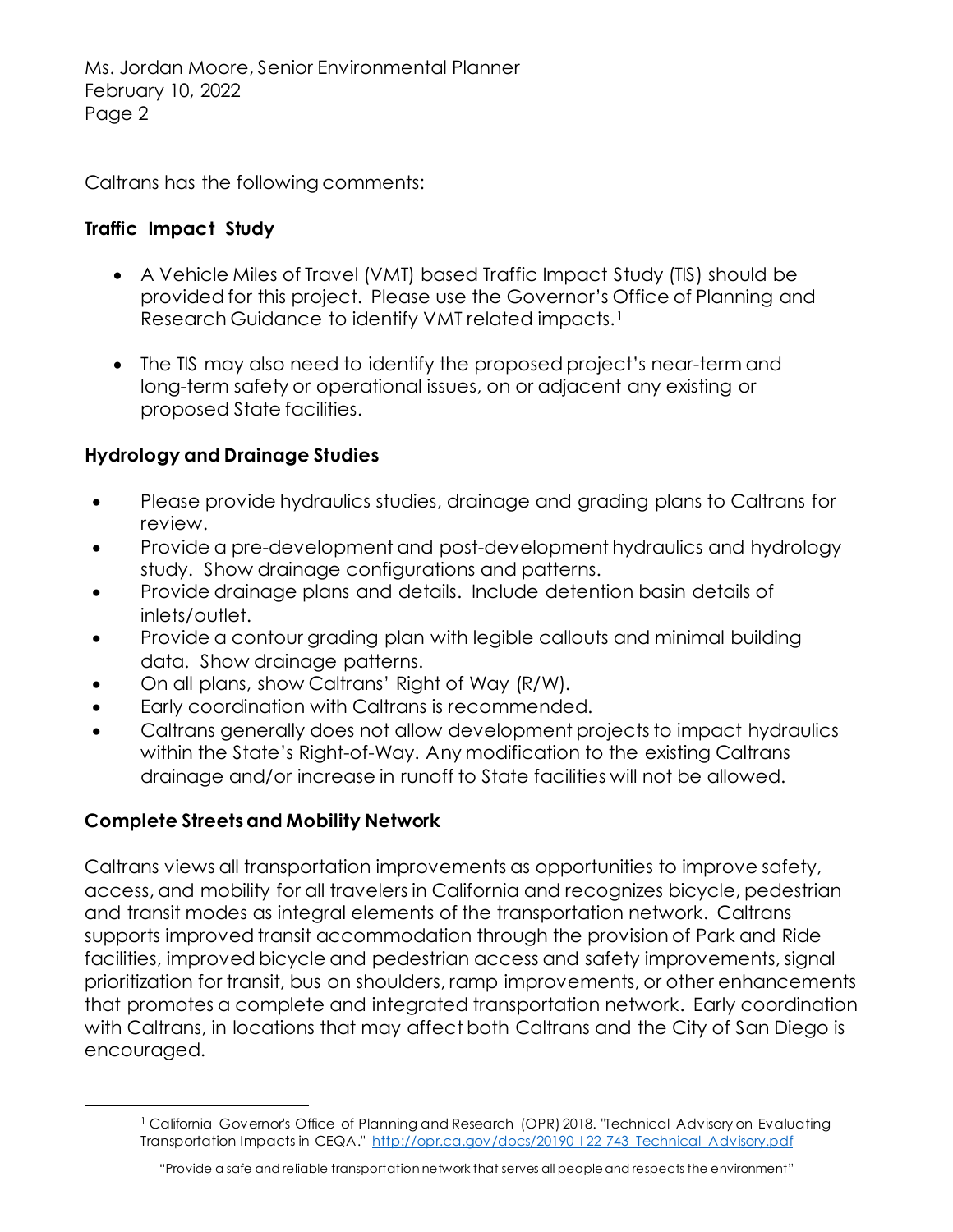Ms. Jordan Moore, Senior Environmental Planner February 10, 2022 Page 3

To reduce greenhouse gas emissions and achieve California's Climate Change target, Caltrans is implementing Complete Streets and Climate Change policies into State Highway Operations and Protection Program (SHOPP) projects to meet multi-modal mobility needs. Caltrans looks forward to working with the City to evaluate potential Complete Streets projects.

Bicycle, pedestrian, and public transit access during construction is important. Mitigation to maintain bicycle, pedestrian, and public transit access during construction is in accordance with Caltrans' goals and policies.

### **Land Use and Smart Growth**

Caltrans recognizes there is a strong link between transportation and land use. Development can have a significant impact on traffic and congestion on State transportation facilities. In particular, the pattern of land use can affect both local vehicle miles traveled and the number of trips. Caltrans supports collaboration with local agencies to work towards a safe, functional, interconnected, multi-modal transportation network integrated through applicable "smart growth" type land use planning and policies.

The City should continue to coordinate with Caltrans to implement necessary improvements at intersections and interchanges where the agencies have joint jurisdiction.

#### **Noise**

The applicant must be informed that in accordance with 23 Code of Federal Regulations (CFR) 772, the Department of Transportation (Caltrans) is not responsible for existing or future traffic noise impacts associated with the existing configuration of  $-5.$ 

#### **Environmental**

Caltrans welcomes the opportunity to be a Responsible Agency under the California Environmental Quality Act (CEQA), as we have some discretionary authority of a portion of the project that is in Caltrans' R/W through the form of an encroachment permit process. We look forward to the coordination of our efforts to ensure that Caltrans can adopt the alternative and/or mitigation measure for our R/W. We would appreciate meeting with you to discuss the elements of the EIR that Caltrans will use for our subsequent environmental compliance.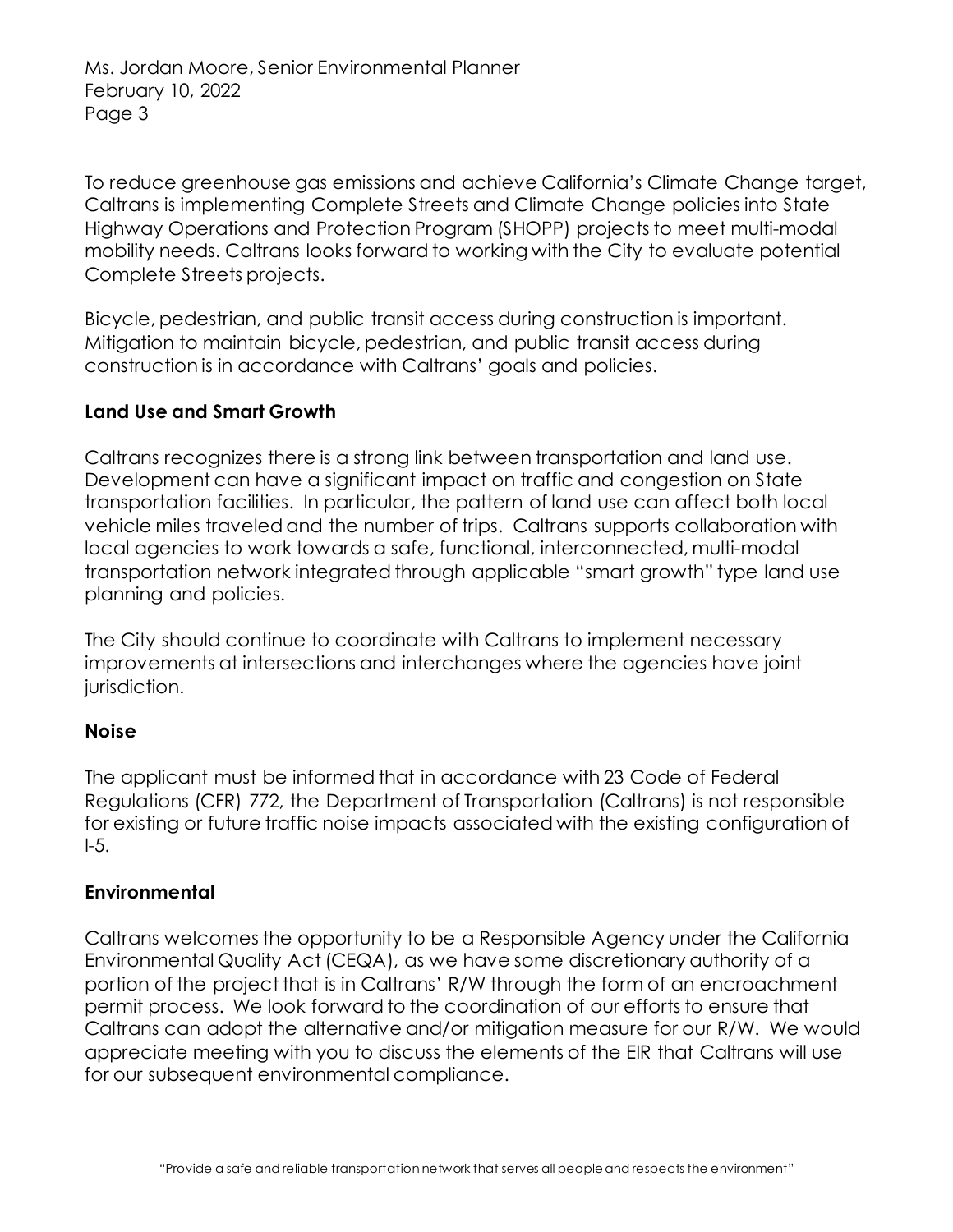An encroachment permit will be required for any work within the Caltrans' R/W prior to construction. As part of the encroachment permit process, the applicant must provide approved final environmental documents for this project, corresponding technical studies, and necessary regulatory and resource agency permits. Specifically, CEQA determination or exemption. The supporting documents must address all environmental impacts within the Caltrans' R/W and address any impacts from avoidance and/or mitigation measures.

We recommend that this project specifically identifies and assesses potential impacts caused by the project or impacts from mitigation efforts that occur within Caltrans' R/W that includes impacts to the natural environment, infrastructure including but not limited to highways, roadways, structures, intelligent transportation systems elements, on-ramps and off-ramps, and appurtenant features including but not limited to lighting, signage, drainage, guardrail, slopes and landscaping. Caltrans is interested in any additional mitigation measures identified for the project's draft Environmental Document.

## **Broadband**

Caltrans recognizes that teleworking and remote learning lessen the impacts of traffic on our roadways and surrounding communities. This reduces the amount of VMT and decreases the amount of greenhouse gas (GHG) emissions and other pollutants. The availability of affordable and reliable, high speed broadband is a key component in supporting travel demand management and reaching the state's transportation and climate action goals.

## **Right-of-Way**

- Per Business and Profession Code 8771, perpetuation of survey monuments by a licensed land surveyor is required, if they are being destroyed by any construction.
- Any work performed within Caltrans' R/W will require discretionary review and approval by Caltrans and an encroachment permit will be required for any work within the Caltrans' R/W prior to construction.

Additional information regarding encroachment permits may be obtained by contacting the Caltrans Permits Office at (619) 688-6158 or emailing [D11.Permits@dot.ca.gov](mailto:D11.Permits@dot.ca.gov) or by visiting the website at <https://dot.ca.gov/programs/traffic-operations/ep>. Early coordination with Caltrans is strongly advised for all encroachment permits.